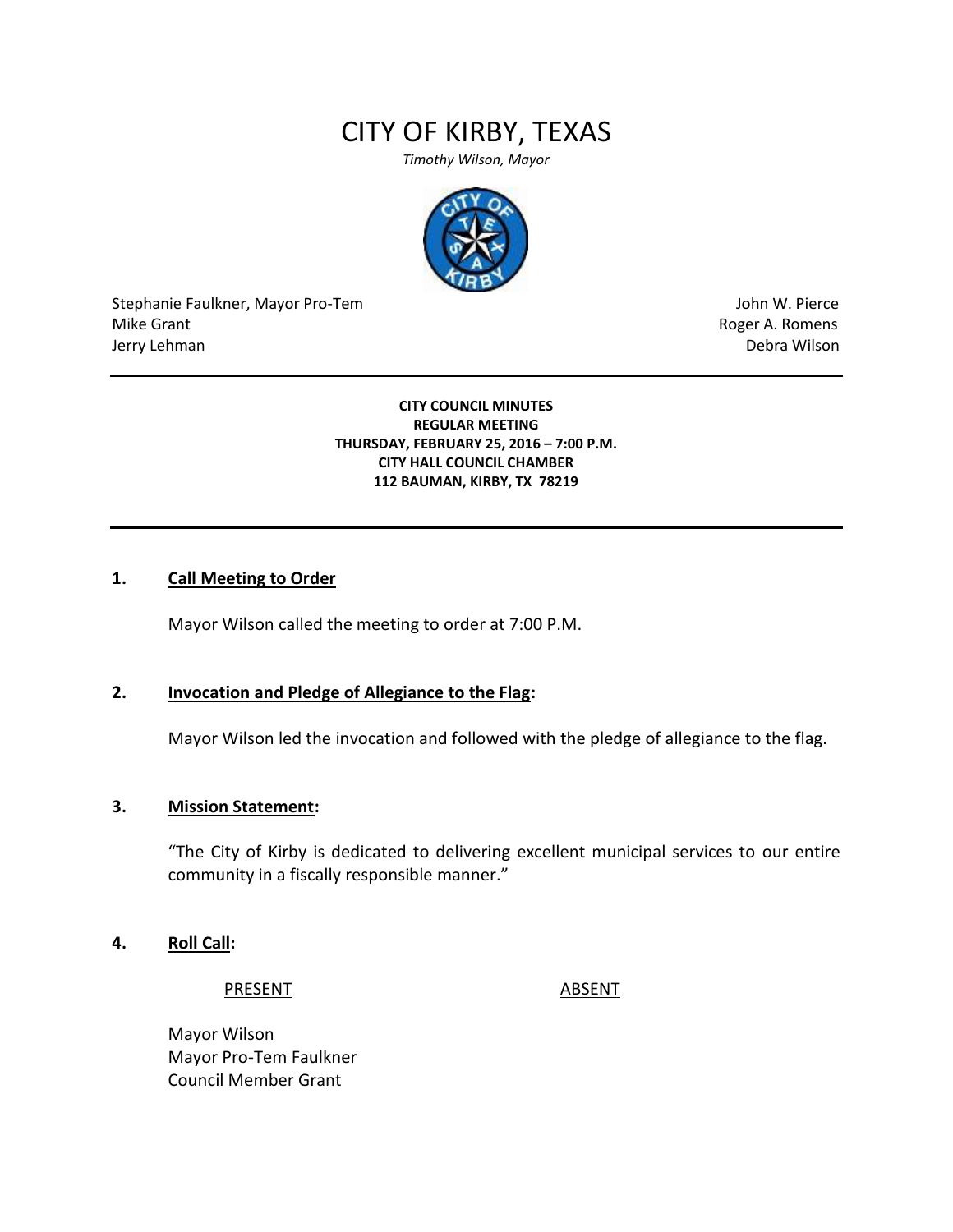CITY COUNCIL REGULAR MEETING FEBRUARY 25, 2016 Page **2** of **11**

> Council Member Pierce Council Member Lehman Council Member Wilson Council Member Romens

## **5. Citizen Participation**

1. Sam Richardson, 4802 Gibbs Sprawl, informed Council the VFW will be hosting a community garage sale on March 12, 2016, 9:00 A.M. – 4:00 P.M.

2. Dolores Darby, 5307 Peppermint, voiced her opposition to the Vigilant Solutions warrant collection. She informed Council the City of Kyle canceled their contract with them. She said the private data is being used to fund private companies.

## **6. Consent Agenda**

- a. Regular Meeting Minutes February 11, 2016
- b. Discussion And Possible Action To Consider Ordinance No. O-2016-783 Repealing All Ordinances Relating To Solid Waste Collection And Awarding A Contract for Solid Waste Collection And Disposal And Recycling Services Within The city Of Kirby, And Authorizing The Mayor To Execute The Contract. This Is The Second Reading

Mayor Wilson removed item b from the consent agenda.

Council Member Grant moved to approve item a of the consent agenda; seconded by Council Member Lehman. With all voting, "aye" the motion carried.

Mayor Wilson addressed item b and said there was not a representative from Republic Services and there were customer services concerns to address.

Council Member Romens moved to table item 6.b. to a later date; seconded by Mayor Pro-Tem Faulkner.

Mayor Wilson exercised his right to not vote in accordance with Section 2.05 of the City Charter.

The motion carried with a 6-0 vote.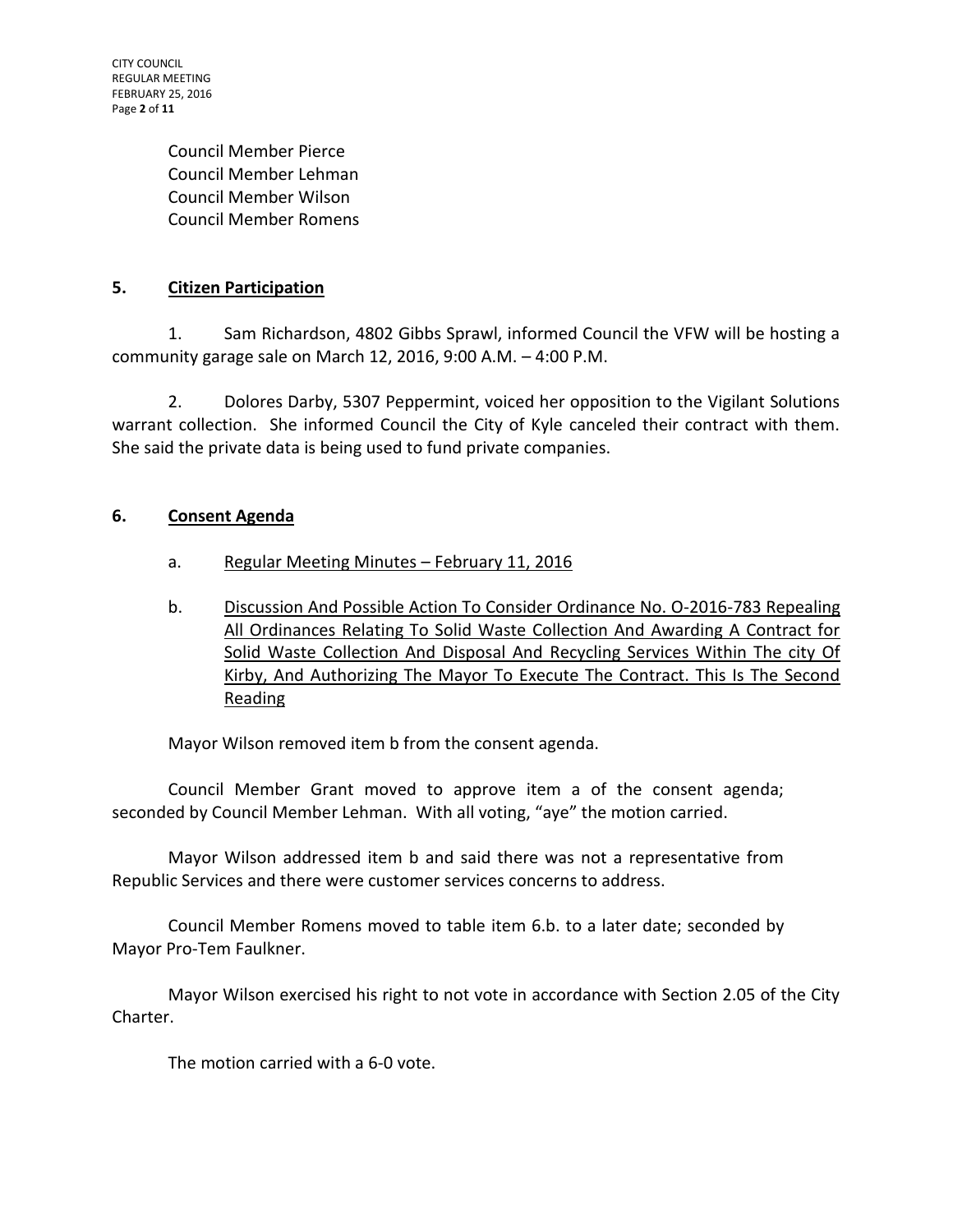$AYES - 6$   $NO - 0$ 

#### **7. Presentations**

#### a. Water Department Costs Estimates – Roger Aguillon, Director of Public Works

Roger Aguillon, Director of Public Works, provided Council with the projected costs estimates for valve replacements, painting storage tanks, and water line replacement.

The total for the valve replacement is \$35,225.58 plus labor \$20,000, painting the storage tanks is \$950,000, and replacing water lines is \$738,288.63. The total cost for the projects if \$1,743,514.21.

Mayor Wilson stated the valve issues came up during the audit. There are a lot of valves not working and there are some funds available in reserves for the replacement.

City Manager Vernon said the valve replacement and storage tanks can be funded through the water fund and the rest on a bond.

Mayor Wilson asked that this item be brought back on a future agenda.

#### **8. Discussion And Possible Action**

## a. Discussion And Possible Action To Remove Norma Hamby From the Parks And Recreation Committee

Mayor Pro-Tem Faulkner moved to remove Norma Hamby from the Parks and Recreation Committee; seconded by Council Member Lehman.

Mayor Wilson exercised his right to not vote in accordance with Section 2.05 of the City Charter.

The motion carried with a 5-1 vote.

AYES – 5 NO – 1 (Council Member Romens)

b. Discussion And Possible Action On Entering Into Agreements With Vigilant Solutions, Inc. And Electronic Cash Systems Regarding Warrant Collections And Fees Charged By Related Vendors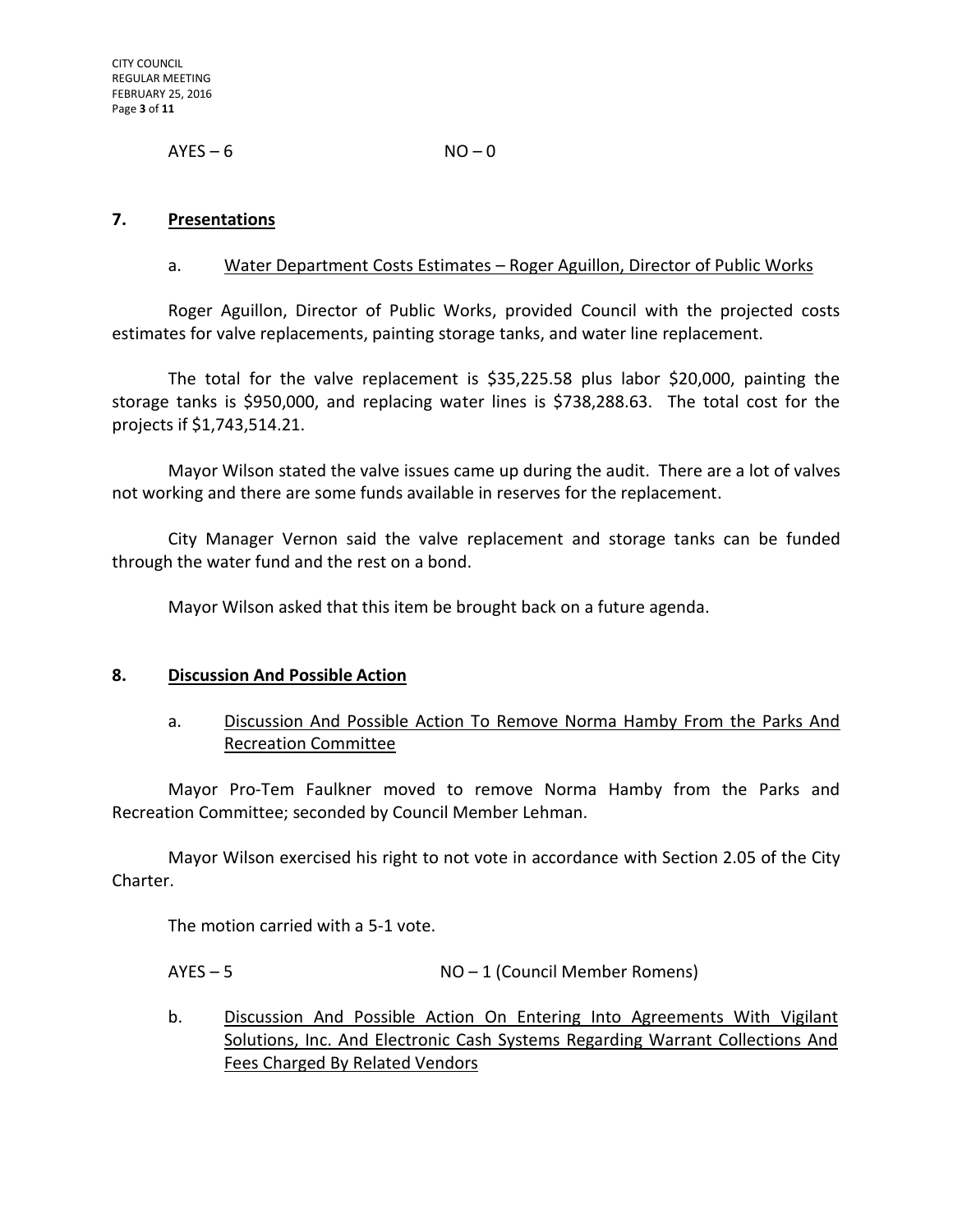Chief Bois informed Council he has spoken with Vigilant Solutions, Inc. for a couple of months. Other area cities that are using the system. He provided the process of how the system works.

There was discussion about the personal information and data mining, the different jurisdictions and the requirement of an Interlocal agreement.

Council Member Grant moved to allow entering into agreements with Vigilant Solutions, Inc. and Electronic Cash Systems regarding warrant collections and fees charged by related vendors

Mayor Wilson exercised his right to not vote in accordance with Section 2.05 of the City Charter.

The motion carried with a 5-1 vote.

AYES – 5 NO – 1 (Council Member Romens)

c. Discussion And Possible Action To Consider Resolution No. R-2016-668 Authorizing The City Manager To Submit An Application For Funding From The PY 2016 Allocation Of Bexar County's Community Development Block Grant (CDBG) Program

Council Member Grant moved to approve Resolution No. R-2016-668 authorizing the City Manager to submit an application for funding from the PY 2016 Allocation of Bexar County's Community Development Block Grant (CDBG) Program; seconded by Council Member Wilson.

Mayor Wilson exercised his right to not vote in accordance with Section 2.05 of the City Charter.

The motion carried with a 6-0 vote.

 $AYES - 6$   $NO - 0$ 

d. Discussion And Possible Action Regarding A Municipal Pool Plan for 2016

City Manager Vernon provided an overview on the Municipal Pool Plan. The pool manager would be a certified lifeguard upon employment, current first aid certification and would not be responsible for concessions.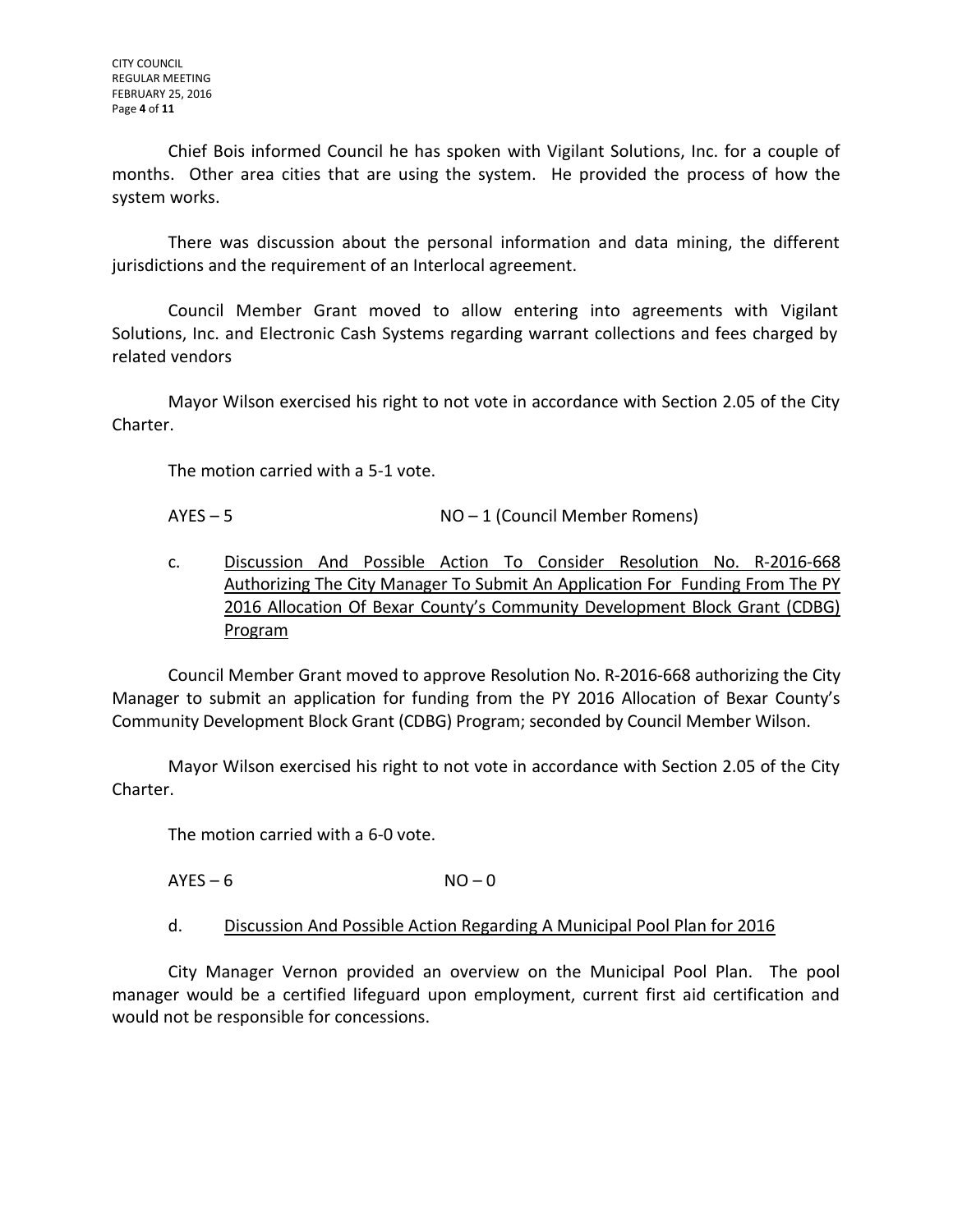Mayor Wilson suggested a parks and recreation manager to maximize use of other facilities and bring in other programs. Based on the employee's performance, the position would be either a temporary or a permanent position.

City Manager Vernon stated the current budget has funded a temporary position. If Council choses to create a permanent position, this can be addressed during budget time for FY- 2016-2017.

Council Member Grant moved to eliminate the pool manager position and replace with a seasonal program director; seconded by Mayor Pro-Tem Faulkner.

Mayor Wilson exercised his right to not vote in accordance with Section 2.05 of the City Charter.

The motion carried with a 6-0 vote.

 $AYES - 6$   $NO - 0$ 

e. Discussion And Possible Action To Approve Adopt-A-Spot Program Guidelines

Mayor Pro-Tem Faulkner said she met with City Manager Vernon and they created the guidelines for the Adopt-A-Spot Program. She reviewed the guidelines with Council.

Council Member Grant moved to approve the Adopt-A-Spot Program guidelines; seconded by Mayor Pro-Tem Faulkner.

Mayor Wilson asked that the guidelines and application be placed on the website.

Mayor Wilson exercised his right to not vote in accordance with Section 2.05 of the City Charter.

The motion carried with a 6-0 vote.

 $AYES - 6$   $NO - 0$ 

f. Discussion And Possible Action Regarding Future Plans For Donated Property On Binz Engleman Road

City Council discussed various uses for the property and concluded the property is ideal for a nature area. They also discussed placing a fence to show the boundary of the property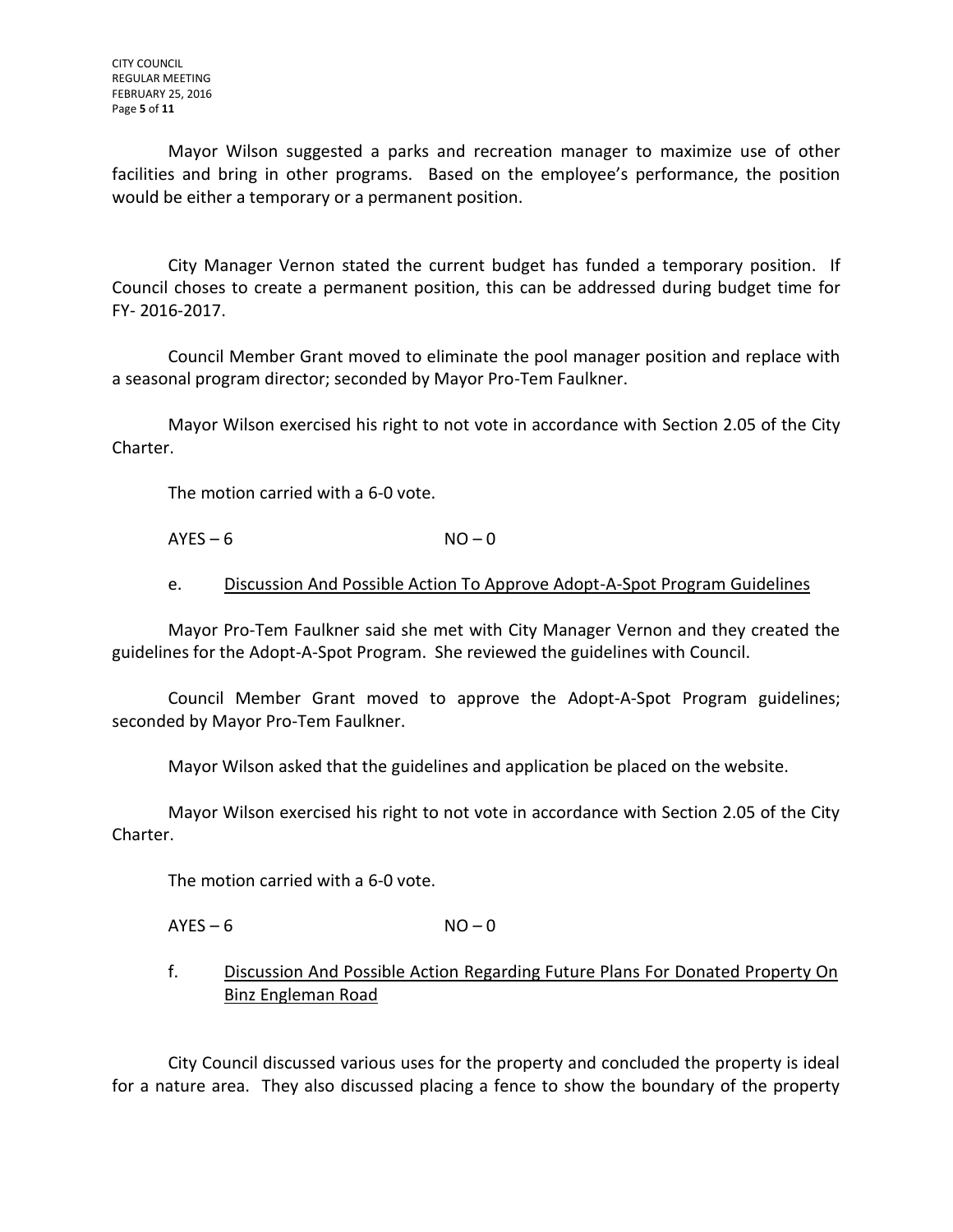CITY COUNCIL REGULAR MEETING FEBRUARY 25, 2016 Page **6** of **11**

and possibly selling a section to the property owners who use the property to gain access to their back yards.

Mayor Wilson suggested tabling this item to April 14, 2016 to allow time to contact city attorney for his opinion about selling a section of the property.

Mayor Pro-Tem Faulkner moved to table this item until April 14, 2016; seconded by Council Member Lehman.

Mayor Wilson exercised his right to not vote in accordance with Section 2.05 of the City Charter.

The motion carried with a 6-0 vote.

 $AYES - 6$   $NO - 0$ 

## g. Discussion And Possible Action To Approve An Interlocal Agreement Between VIA Metropolitan Transit And City Of Kirby

Council Member Grant moved to approve an Interlocal Agreement between VIA Metropolitan Transit and City of Kirby; seconded by Council Member Lehman.

Mayor Wilson exercised his right to not vote in accordance with Section 2.05 of the City Charter.

The motion carried with a 6-0 vote.

 $AYES - 6$   $NO - 0$ 

# h. Discussion And Possible Action To Consider Permanent "No Parking" on Starfire

Chief Bois briefed Council on the "No Parking" area on Starfire. This is a 270 day temporary no parking zone and it expires on April 15, 2016. He asked Council if they want to extend this or make it a permanent "No Parking" area.

Mayor Wilson asked Chief Bois to verify streets with temporary "No Parking" signs and bring back for one ordinance. He suggested tabling this item to April 14, 2016, to allow time to research and have all the streets identified on one ordinance and repeal the existing ordinance.

Mayor Pro-Tem Faulkner moved to table item 8. h. to allow Chief Bois time to bring a list to Council; seconded by Council Member Romens.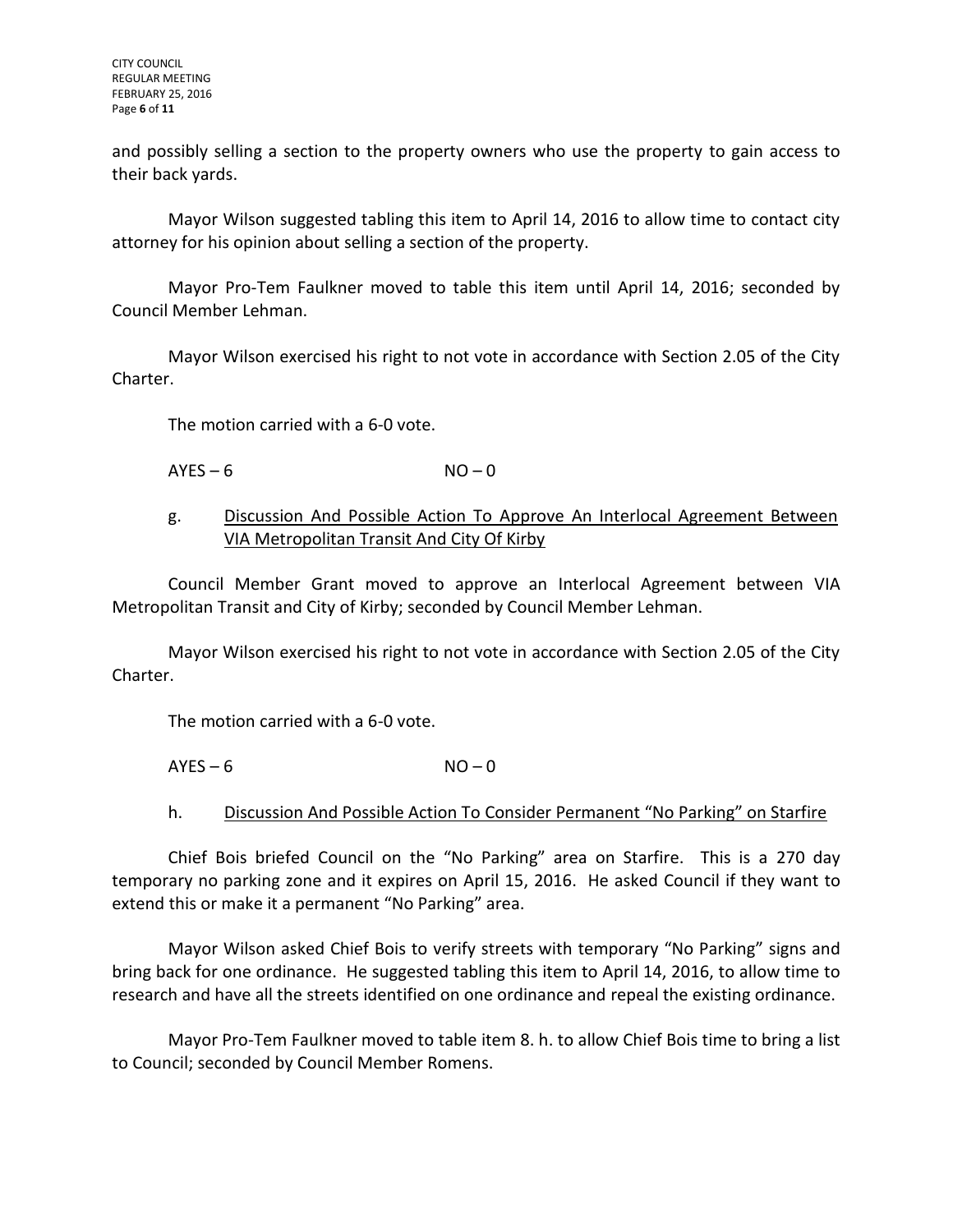Mayor Wilson exercised his right to not vote in accordance with Section 2.05 of the City Charter.

The motion carried with a 6-0 vote.

 $AYES - 6$   $NO - 0$ 

i. Discussion And Possible Action To Approve A Ground Lease Between Bexar County And City Of Kirby For The Purpose Of Establishing A Jointly Used Facility for Animal Care Services

City Manager Vernon informed Council that Bexar County Commissioners Court voted unanimously to approve the ground lease establishing a jointly used facility for Animal Care Services.

Mayor Pro-Tem Faulkner moved to approve a ground lease between Bexar County and City of Kirby for the purpose of establishing a jointly used facility for Animal Care Services; seconded by Council Member Wilson.

Mayor Wilson exercised his right to not vote in accordance with Section 2.05 of the City Charter.

The motion carried with a 6-0 vote.

 $AYES - 6$   $NO - 0$ 

j. Discussion And Possible Action To Approve Resolution No. R-2016-669 Regarding An Advanced Funding Agreement Between The City Of Kirby And The Texas Department Of Transportation (TXDOT) For A Hike And Bike Trail In Friendship Park

City Manager Vernon stated Council approved the Master Funding Agreement project application and now the individual projects need approval with an Advanced Funding Agreement.

Council Member Grant moved to approve Resolution No. R-2016-669 Regarding an Advanced Funding Agreement between the City of Kirby and the Texas Department of Transportation (TXDOT) for a hike and bike trail In Friendship Park; seconded by Council Member Wilson.

Council Member Romens stated there should be wording in the agreement to protect The City from cost overruns from the contractor.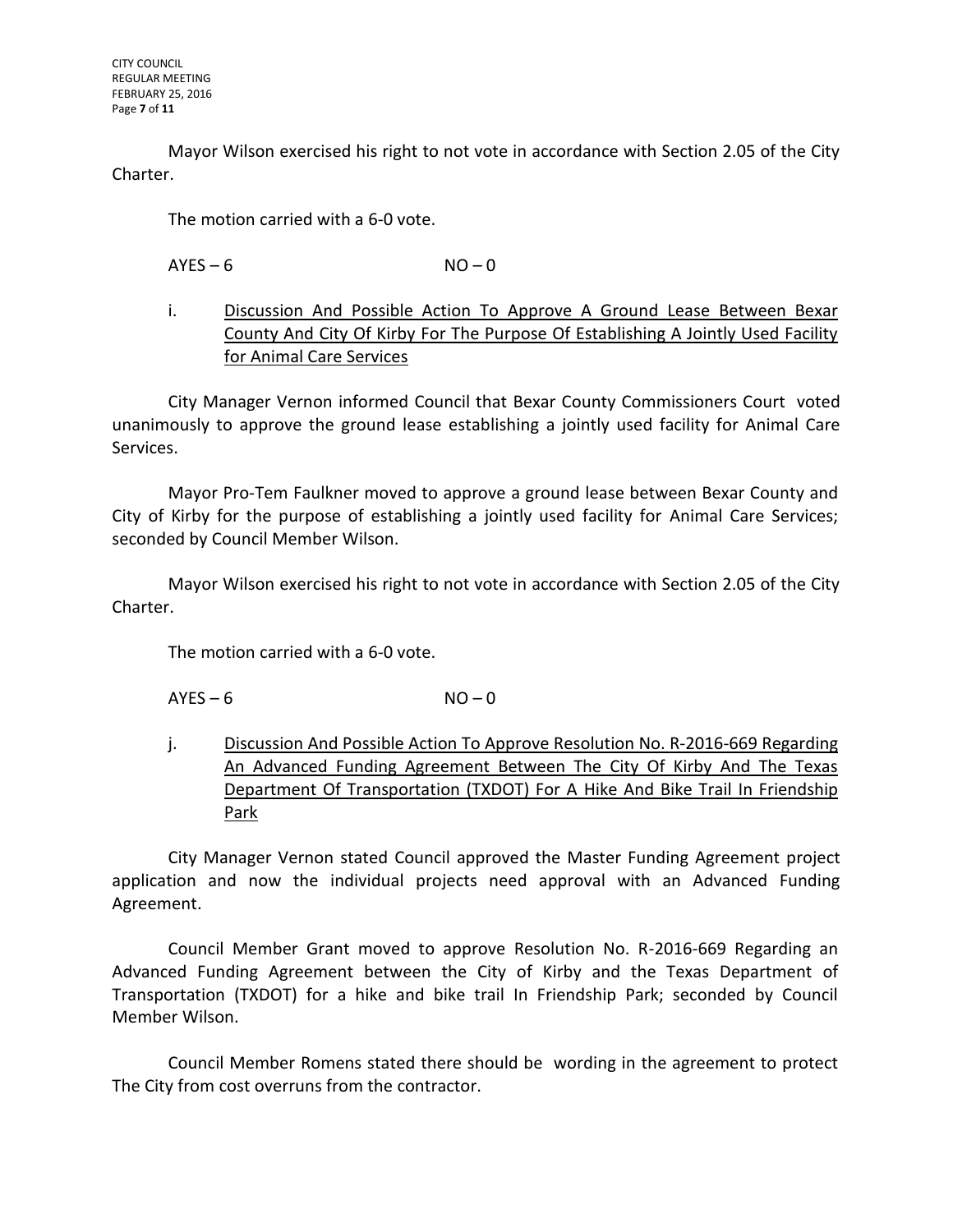City Manager Vernon said the city attorney added to the contract that the City must be notified before being charged for cost overruns.

Mayor Wilson exercised his right to not vote in accordance with Section 2.05 of the City Charter.

The motion carried with a 6-0 vote.

 $AYES - 6$   $NO - 0$ 

k. Discussion And Possible Action to Approve Resolution No. R-2016-670 Regarding An Advanced Funding Agreement Between The City Of Kirby And The Texas Department Of Transportation (TXDOT) For Reconstruction Of Binz Engleman Road

Council Member Grant moved to approve Resolution No. R-2016-670 regarding an Advanced Funding Agreement between the City of Kirby and the Texas Department of Transportation (TXDOT) for reconstruction of Binz Engleman Road; seconded by Council Member Lehman.

Mayor Wilson exercised his right to not vote in accordance with Section 2.05 of the City Charter.

The motion carried with a 6-0 vote.

 $AYES - 6$   $NO - 0$ 

## l. Discussion And Possible Action On City Of Kirby Employee Personnel Policy

City Manager Vernon informed Council they will receive the 100 page draft of the Employee Policy for review. The city attorney will be provided a copy of the draft to provide state laws changes. After legal approval the document will be brought to Council for adoption.

## m. Discussion And Possible Action On City Of Kirby Employee Pay Scale

City Manager Vernon distributed the draft pay scale. She expressed the need to be financially prepared to implement it. If approved, first phase of the pay scale would be implemented in October.

Mayor Wilson stated the five year budget forecast will be discussed at the next Council meeting.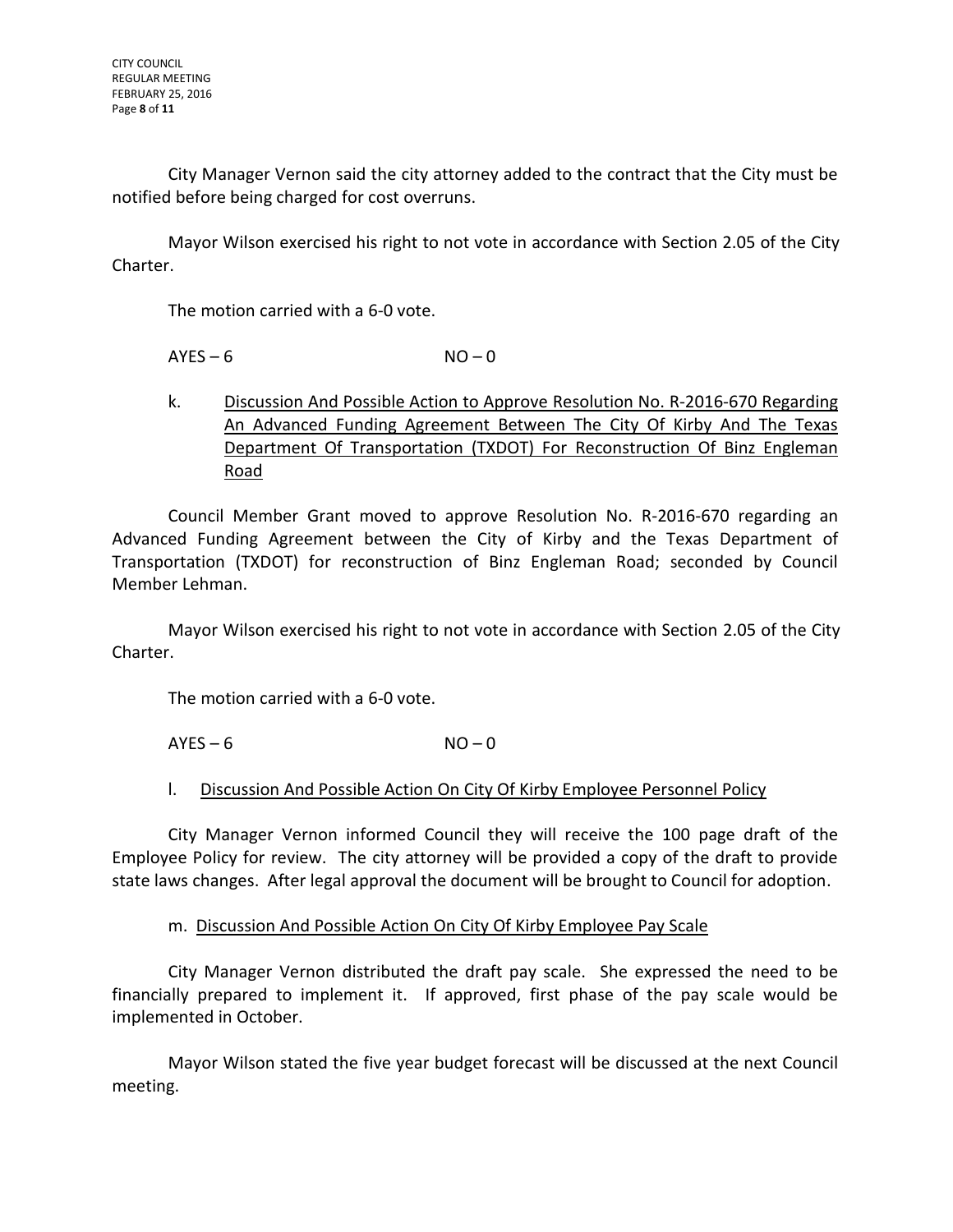Council Member Romens said the City keeps expanding the number of personnel on staff, but the City hasn't grown. That burden is put on citizens.

Council Member Wilson said Council needs to do all we can for our employees.

Council Member Romens asked if a budgetary analysis can be made on the pay scale.

Mayor Pro-Tem Faulkner said if the City pays for school or training we need a contract signed by the employee for a committed period of time.

Mayor Wilson said along with more money comes more responsibility. We are accountable to the citizens.

City Manager Vernon stated the pay scale is not a merit or cost of living increase.

Council Member Lehman agreed with employees signing a contract if the City trains you.

## **9. Department Updates**

- a. Administration
- b. Public Works
- c. Finance
- d. Fire
- e. Police
- f. Animal Control

a. Administration – City Manager Vernon – TYMCO delivered the street sweeper. The old Crown Victoria police car was auctioned. The animal shelter upgrade looks good and staff is organizing the offices. There is a two week target date to re-open. She urged City Council to visit the shelter. Ford Engineering is working on the potential design for the Hike and Bike Trail and Binz Engleman Road. She was notified that regarding the MPO Project, we have to stick with what we applied for.

Mayor Wilson said to make sure the improvements goes to the bridge on Binz Engleman even if the City has to cover that cost.

b. Public Works – Roger Aguillon – Identified several projects that have been completed. Fiber optics are being installed along Binz Engleman Road. Four employees will be trained to drive the street sweeper and if a CDL is required, they will obtain the license.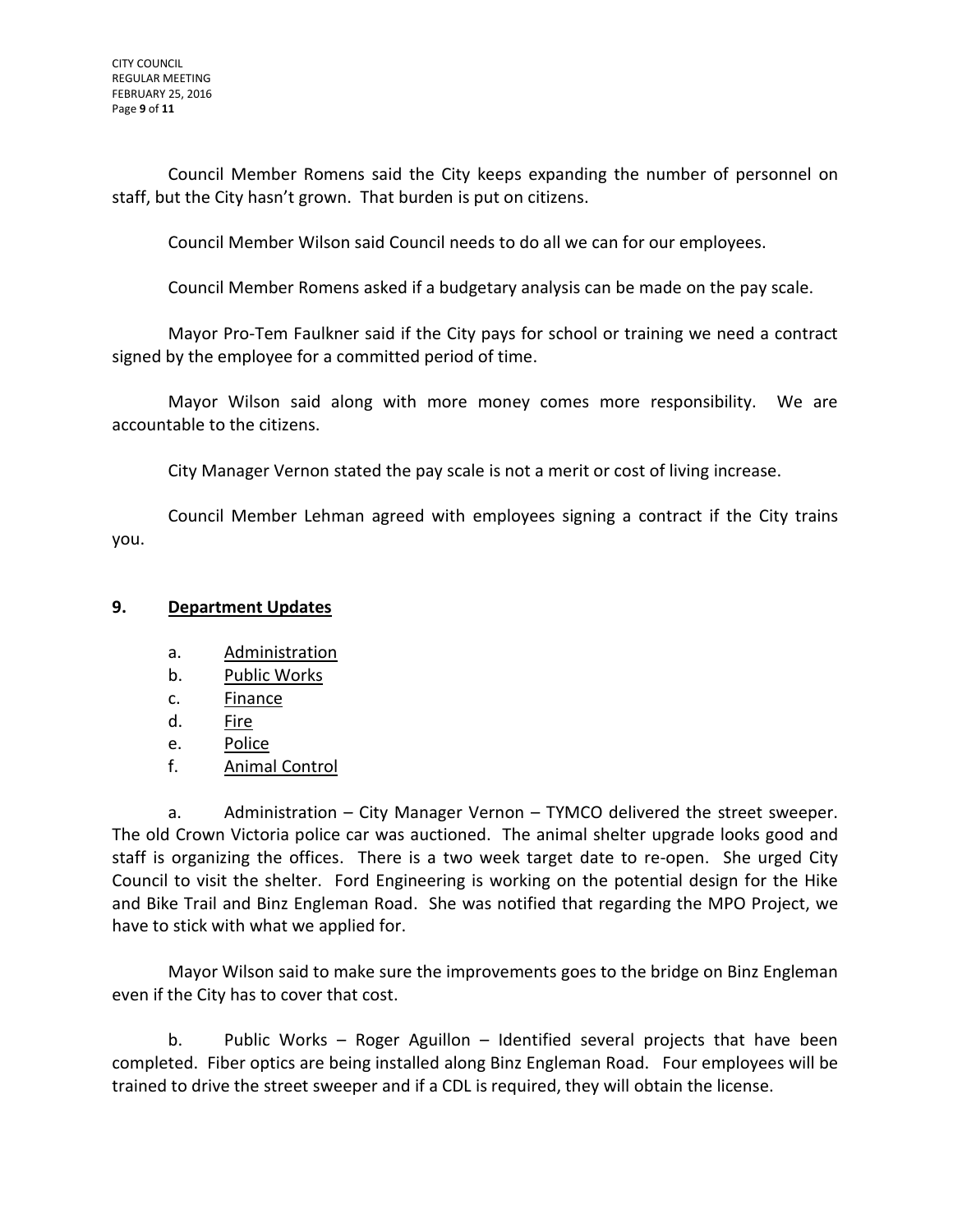c. Finance – Tina Ynfante – Provided an update on daily activities.

d. Fire – Assistant Chief Alfaro – Provided the number of calls for January, HOBO Fest being organized, will shorten time of car show to 2:00 P.M. because it's Mother's Day, the carnival is set, sponsors and auction items are needed.

e. Police – Chief Bois – The two new cars are operational, one new officer is in training. Completed annual State and Federal reports. Received training on how to analyze past crimes to detect where potential crime could occur.

# **10. Requests and Announcements**

# a. Requests By Mayor And Council Members For Items To Be Placed On Future City Council Agendas And Announcements On City Events/Community Interests

Council Member Pierce – Thanked everyone for attending the meeting.

Council Member Romens – For the record, "I am formally requesting that Council conduct a review of the code of conduct policies for boards, committees and commissions and any actions that may have been taken by members of such that may be in conflict with these policies. The reason I am bringing this up is recently an anonymous website has been generated with the sole intent of discrediting a seated council member and in so doing attacked the entirety of his family. Through a FOIA request it has been ascertained that the only individuals requesting information released on this website are currently serving on various boards, committees, commissions, etc. of this City. Providing documents that facilitate an anonymous website to discredit a council member and attack their family appears to be in conflict with the City's code of conduct for members of boards, committees, and commissions. This information is being provided and this request is being made in an attempt to allow council to respond in a timely manner so as to mitigate the potential negative repercussions to the city as a whole. He stated the update on the Comprehensive Plan has not come to Council. He asked that the fire department provide Council with a plan in case ESD 11 goes away.

Council Member Wilson – Thanked everyone for attending the meeting. She asked Council to find a place for residents who own antique cars, RV's, etc. to park their vehicles.

Mayor Pro-Tem Faulkner – She inquired about the paving on Turner Club parking lot, the Spartans are on the softball field, and the lights are on every night. She asked that the Spartans attend the next meeting. She inquired about employee recognition and to place the item on the next agenda. She asked for a traffic study on Binz Engleman and Ackerman Road because traffic is a nightmare. The Ordinance Review Committee meeting is on Tuesday, March